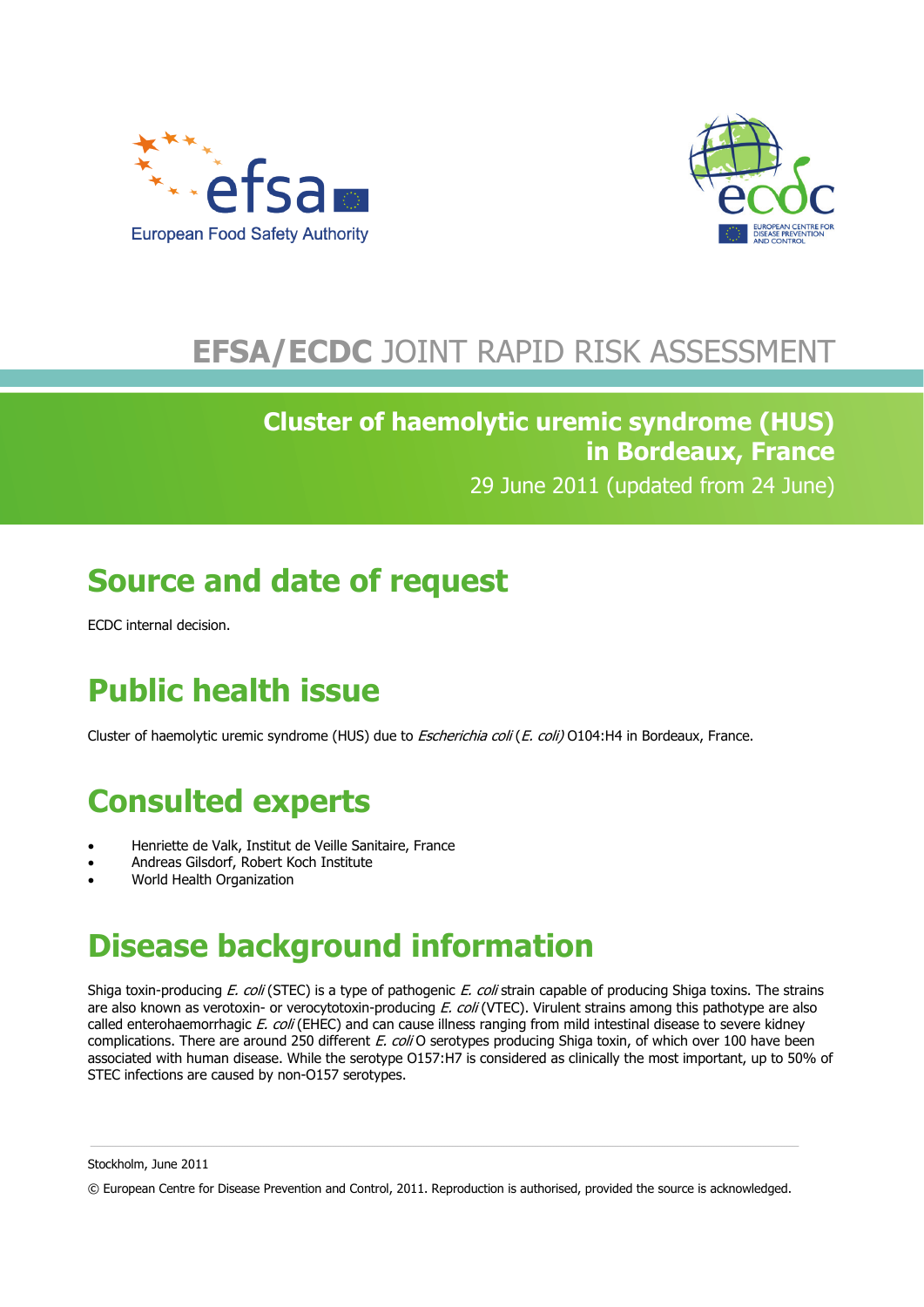The incubation period ranges from three to eight days. The typical presentation of infections with STEC is acute gastroenteritis, including bloody diarrhoea, often accompanied with mild fever and sometimes vomiting. The diarrhoea is in most cases mild and self-limiting and most people recover within five to seven days. Around 15% of children diagnosed with STEC O157 infection develop the severe complication of haemolytic uremic syndrome (HUS). This proportion is usually much lower among adults. HUS is a serious and sometimes deadly complication. The complete clinical picture of HUS is characterised by acute renal failure, haemolytic anaemia and thrombocytopenia. The severity of disease caused by STEC is determined by several factors, including the  $E.$  coli serotype, the patient's age and the infecting dose. Children under the age of 5 years and elderly persons are at higher risk of developing HUS when infected, and infants are at increased risk of death from dehydration and septicaemia.

Transmission of STEC infection mainly occurs through contaminated food, water or contact with animals, even though person-to-person transmission is also possible among close contacts (families, childcare centres, nursing homes, etc).

The treatment of STEC infections is mainly based on rehydration. Antibiotic treatment is controversial as certain antimicrobial drugs may activate Shiga toxin release and, therefore, cause clinical deterioration with a potential evolution to HUS, but in some specific clinical situations antibiotic treatment could be used.

STEC infections in humans are under epidemiological surveillance in the EU. In 2009, there were 3 573 reported cases of STEC infections, of which about half were caused by the E. coli O157:H7 serotype. A total of 242 HUS cases were reported in 2009.

### **Event background information**

On Friday 24 June, France reported a cluster of eight patients presenting with bloody diarrhoea or HUS in the Bordeaux area. By 28 June, 15 cases of HUS or bloody diarrhoea have been identified in this area. Eleven of them have participated in an event in the commune of Bègles, in Bordeaux, on 08 June. Of these, eight have developed HUS, a severe complication of E. coli infection. Seven of the patients are women between 31 and 64 years of age, and four are men, between 34 and 41 years of age. The date of onset of disease for these 11 patients was between 15 and 20 June. In three of the patients, infection with E. coli O104:H4 has been confirmed. The isolated strain characteristics are similar to that of the strain isolated in the German outbreak with a similar antibiotic resistance profile.

Nine of the cases reported having eaten sprouts (fenugreek, mustard and rucola) at the event on 08 June, and for two the information is not yet available. Leftover seeds of the sprouts are currently being analysed. These suspected sprouts were locally produced, and were not imported from the farm implicated in the outbreak in Germany [1]. Initial investigations suggested that the seeds used for the sprouts in France were distributed by a UK-based company. Further investigations are now being carried out to determine the origin of the suspected sprout seeds from this French cluster and to establish if there is any link between that cluster and the large outbreak reported from Germany. An analytical epidemiological study is underway with the persons that attended the event on 08 June.

On 28 June, Sweden reported the existence of a confirmed case of E. coli O104:H4 in southern Sweden in an adult male who had no history of recent travel to Germany and did not immediately recall the consumption of sprouts during his incubation period, but this is being further investigated.

The French cluster and the Swedish case have been reported in the existing context of an ongoing large outbreak of E. coli O104:H4 since May 2011 in northern Germany with a likely association to the consumption of sprouts from a local producer. Characterisation of the German strain shows that it is multidrug resistant and that it produces a CTX-M-15 extended spectrum beta-lactamase (ESBL). In Germany, between 01 May and 27 June 2011, 838 HUS cases and 3 063 STEC cases were reported, of which 47 persons have died. The last date of onset of disease in a case with a STEC O104 confirmation reported from Germany was 12 June; the last date of onset of disease for an HUS case was 22 June. Up to 28 June, 12 EU/EEA countries reported cases associated with the outbreak in Germany for a total of 878 HUS and 3 134 non-HUS STEC cases, with one additional death in Sweden.

There is no link between this current cluster in Bordeaux and a cluster of HUS in children in northern France reported earlier in June, caused by a different serotype of STEC and linked to the consumption of beef burgers [2].

### **ECDC threat assessment for the EU**

E. coli O104:H4 is a very rarely isolated pathotype from humans in Europe. Therefore, it is unlikely that the French HUS cluster is an isolated event unrelated to the recent German outbreak. The currently available information on the French cluster is in favour of a link between these two health events for several reasons. The clinical picture of the French HUS cases in Bordeaux is similar to that of the cases reported from Germany: the cases are adults, the majority are women and the majority are presenting with HUS. The microbiological characteristics of the isolated strain of E. coli O104:H4 from three of the French HUS patients seem similar to the isolated strain in the German outbreak, including the antibiotic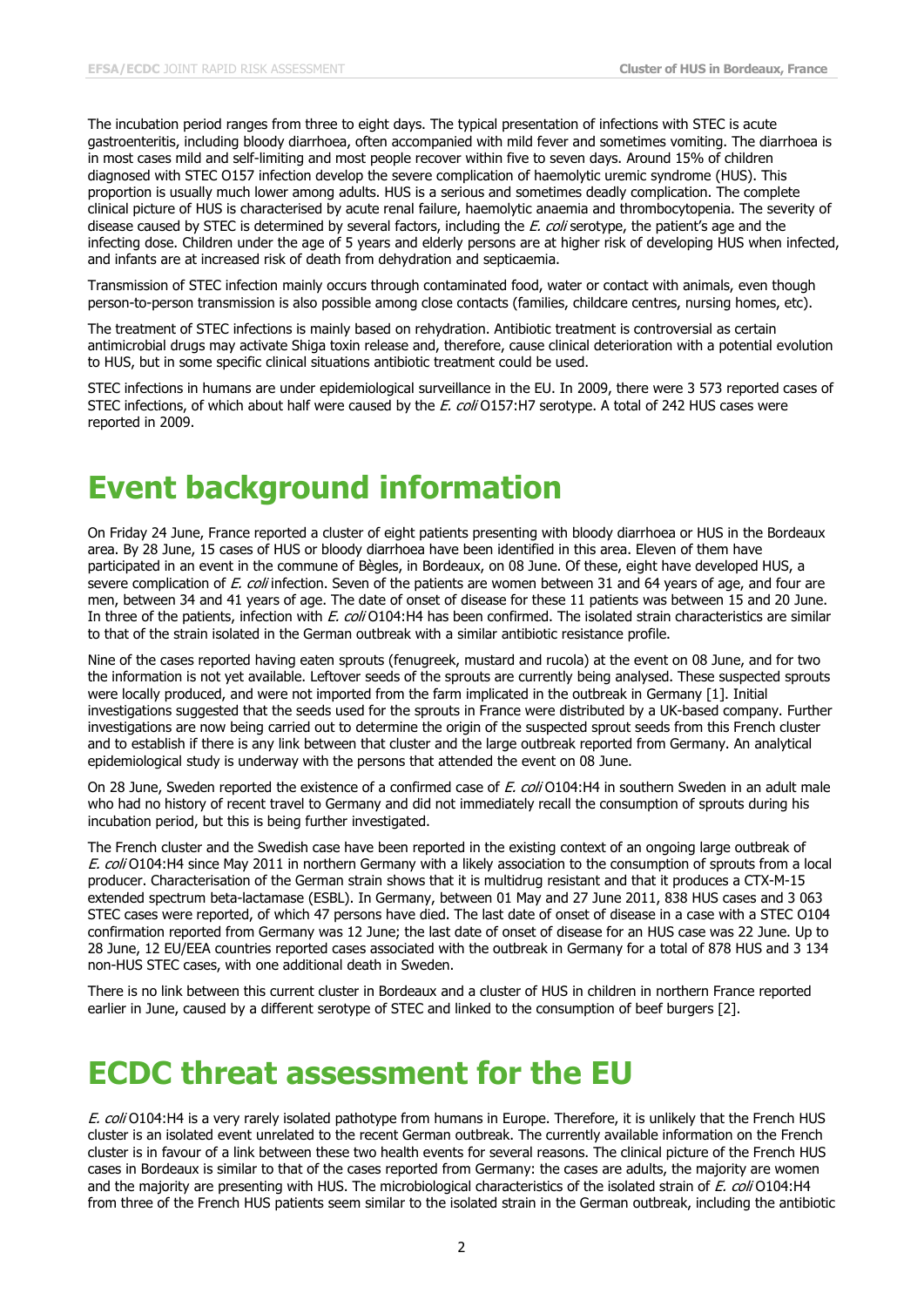resistance profile. Finally, preliminary investigations in Bordeaux show that all cases with microbiological evidence of E. coli O104:H4 infection attended the same social event on 08 June, consuming sprouts (fenugreek, mustard and rucola) as part of several of the dishes offered at that event.

Therefore, the occurrence of the French cluster, considering the elements outlined above, might support one of the initial hypotheses on the cause of the German outbreak, i.e. that the seeds used for sprouting and distributed to local producers or retail outlets contained a level of E. coli O104:H4 contamination, ultimately leading to contaminated sprouts destined for human consumption.

Following this hypothesis, contamination of the seeds could have occurred at any stage in the long and complex supply chain between seed production, transport, packaging and distribution. This would also mean that other batches of potentially contaminated seeds are still available within the EU and perhaps outside. Currently ongoing intensive epidemiological, microbiological and food trace-back and trace-forward investigations will therefore be vital to further confirm (or discard) this current hypothesis.

Based on the available information, the French HUS cluster is limited to persons that attended a social event on 08 June. A recent study by the German outbreak team shows that the median incubation period of E. coli O104:H4 is eight days with a maximum duration of 15 days [3]. Therefore, it would seem unlikely that new cases would appear as a direct result of exposure of the 08 June event. However, as with other E. coli infections, person-to-person transmission is possible, and therefore new cases can also be expected in persons that had close contact with already identified cases in this part of Bordeaux.

However, pending the confirmation of the source of this cluster and whether it is linked to contaminated seeds or sprouts, new cases or clusters might still be identified in the near future both in France and elsewhere in the EU, such as the case in Sweden, or beyond.

Current efforts are targeted to four main areas:

#### Food source identification

Preliminary information on the French HUS cluster and detailed information from the German outbreak investigations suggest that the consumption of sprouts is the source of infection of E. coli O104:H4 in both countries. The planned analytical epidemiological studies in Bordeaux and the microbiological studies on leftover seeds and food items, and on seeds from the retail outlet, may provide further evidence for this hypothesis of infection. However, E. coli contamination is difficult to identify in food items, including seeds, and it is possible that microbiological evidence cannot be established.

#### Food trace-back investigations at the EU level

The consumption of sprouts is the suspected vehicle of infection in both the French cluster and the German outbreak, and the isolated E. coli O104:H4 strain in human cases in both countries is the same, indicating a potential link between these two public health events. Therefore, it is opportune to strengthen trace-back and trace-forward investigations at national and EU level to identify what commonalities exist between the sprout production chains (distributor chains, distributors, retail outlets and suppliers) in Germany and France, and to identify any potentially contaminated batches of sprout seeds, so as to implement recall notifications in order to remove the vehicle of transmission quickly. Such traceback investigations require close collaboration between national level, EU level and international public health and food safety institutions. They are currently being coordinated by the European Food Safety Authority (EFSA) taskforce established for this purpose, following a request from the European Commission.

The tracing back is progressing and has thus far shown that fenugreek seeds imported from Egypt either in 2009 and/or 2010 are implicated in both outbreaks. There is still much uncertainty about whether this is truly the common cause of all the infections as there are currently no positive bacteriological results. In particular, the 2009 lot appears to be implicated in the outbreak in France and the 2010 has been considered to be implicated in the German outbreak. Furthermore, this link does not explain the most recent case in Sweden, currently under investigation and in which, thus far, no consumption of sprouts has been implicated.

All this is being further investigated. In particular, an investigation on the distribution of seeds from these lots throughout Germany and Europe has been urgently requested. The export of some of the seeds imported from Egypt to another company in the UK (from where seeds were exported to France) demonstrates the necessity of this information.

It is also noted that seeds sold for sprouting are often sold as seed mixes and that during re-packaging crosscontamination can not be excluded. Therefore, any advice to consumers should at this time cover all seeds and raw sprouts derived thereof.

#### Strengthening surveillance

If it is confirmed that there is a link between the HUS cases from France and the recent outbreak in Germany, further cases or clusters of E. coli O104:H4 might be expected elsewhere in the EU or beyond. For this reason, increased awareness among clinical practitioners throughout the EU is encouraged to quickly identify new cases of HUS and of STEC infections that may be part of the existing outbreak in Germany and the cluster in France or potentially signal the identification of new clusters of infection. Such information should be communicated in a timely manner to public health authorities in order to timely initiate epidemiological and microbiological investigations and alert food safety authorities.